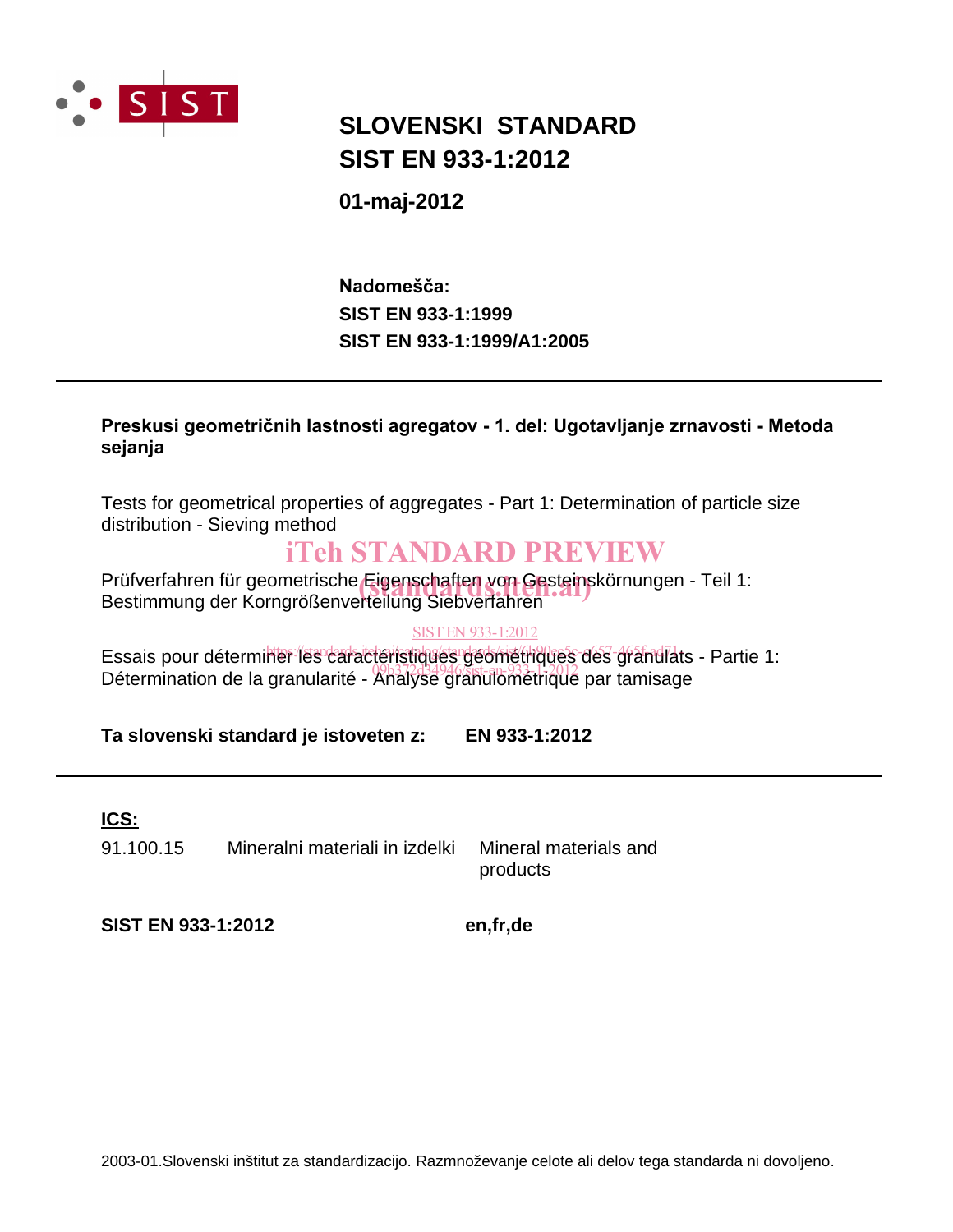

# iTeh STANDARD PREVIEW (standards.iteh.ai)

SIST EN 933-1:2012 https://standards.iteh.ai/catalog/standards/sist/6b90ec5c-c657-465f-ad71- 09b372d34946/sist-en-933-1-2012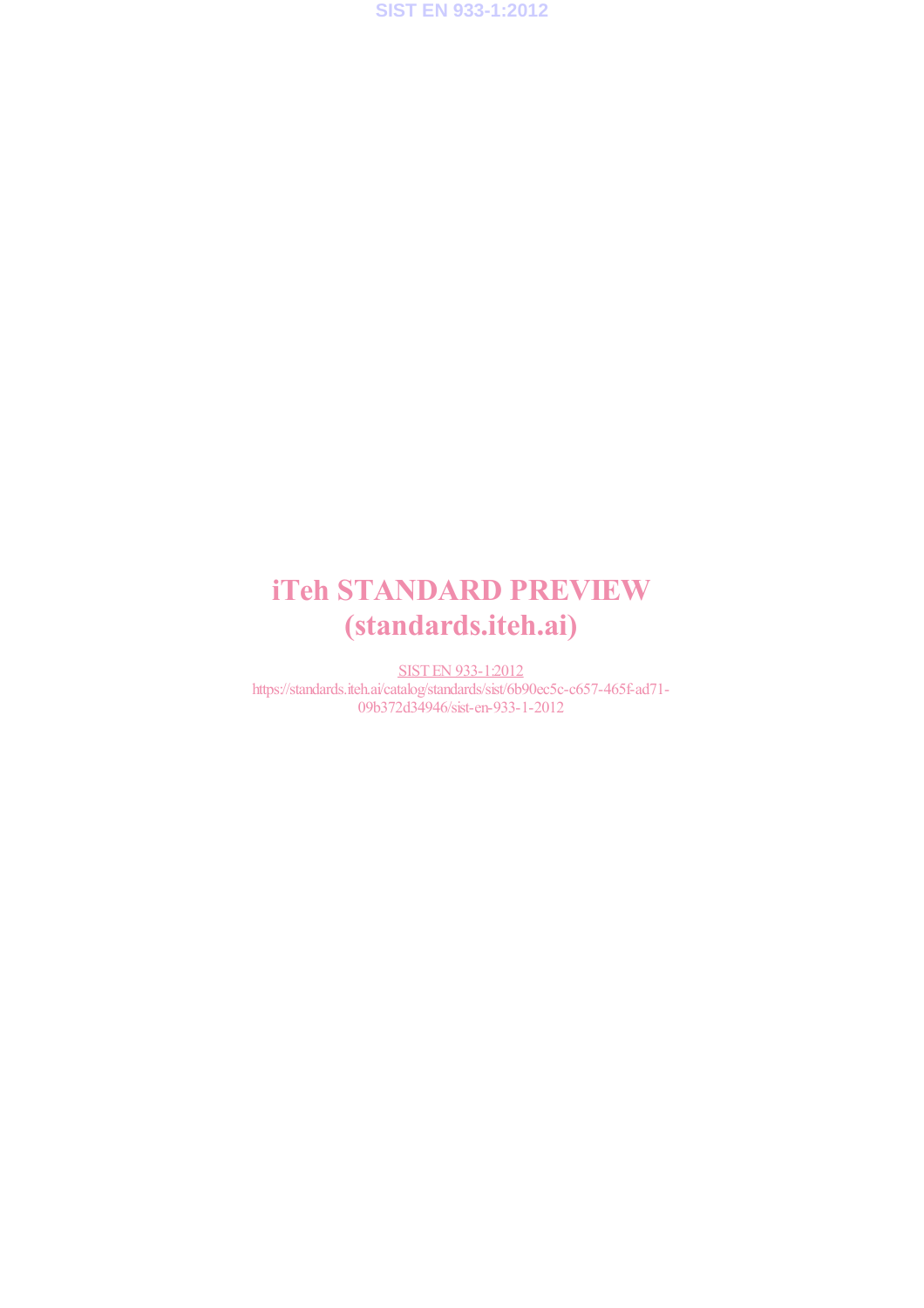#### **SIST EN 933-1:2012**

# EUROPEAN STANDARD NORME EUROPÉENNE EUROPÄISCHE NORM

## **EN 933-1**

January 2012

ICS 91.100.15 Supersedes EN 933-1:1997

English Version

#### Tests for geometrical properties of aggregates - Part 1: Determination of particle size distribution - Sieving method

Essais pour déterminer les caractéristiques géométriques des granulats - Partie 1: Détermination de la granularité - Analyse granulométrique par tamisage

 Prüfverfahren für geometrische Eigenschaften von Gesteinskörnungen - Teil 1: Bestimmung der Korngrößenverteilung - Siebverfahren

This European Standard was approved by CEN on 29 October 2011.

CEN members are bound to comply with the CEN/CENELEC Internal Regulations which stipulate the conditions for giving this European Standard the status of a national standard without any alteration. Up-to-date lists and bibliographical references concerning such national standards may be obtained on application to the CEN-CENELEC Management Centre or to any CEN member.

This European Standard exists in three official versions (English, French, German). A version in any other language made by translation under the responsibility of a CEN member into its own language and notified to the CEN-CENELEC Management Centre has the same status as the official versions. status as the official versions.

CEN members are the national standards bodies of Austria, Belgium, Bulgaria, Croatia, Cyprus, Czech Republic, Denmark, Estonia, CEN members are the national standards bodies of Austria, Belgium, Bulgaria, Croatia, Cyprus, Czech Republic, Denmark, Estonia,<br>Finland, France, Germany, Greece, Hungary, Iceland, Ireland, Italy, Latvia, Lithuania, Luxembo Portugal, Romania, Slovakia, Slovenia, Spain, Sweden, Switzerland, Turkey and United Kingdom. **SIST EN 933-1:201** 

> https://standards.iteh.ai/catalog/standards/sist/6b90ec5c-c657-465f-ad71- 09b372d34946/sist-en-933-1-2012



EUROPEAN COMMITTEE FOR STANDARDIZATION COMITÉ EUROPÉEN DE NORMALISATION EUROPÄISCHES KOMITEE FÜR NORMUNG

**Management Centre: Avenue Marnix 17, B-1000 Brussels**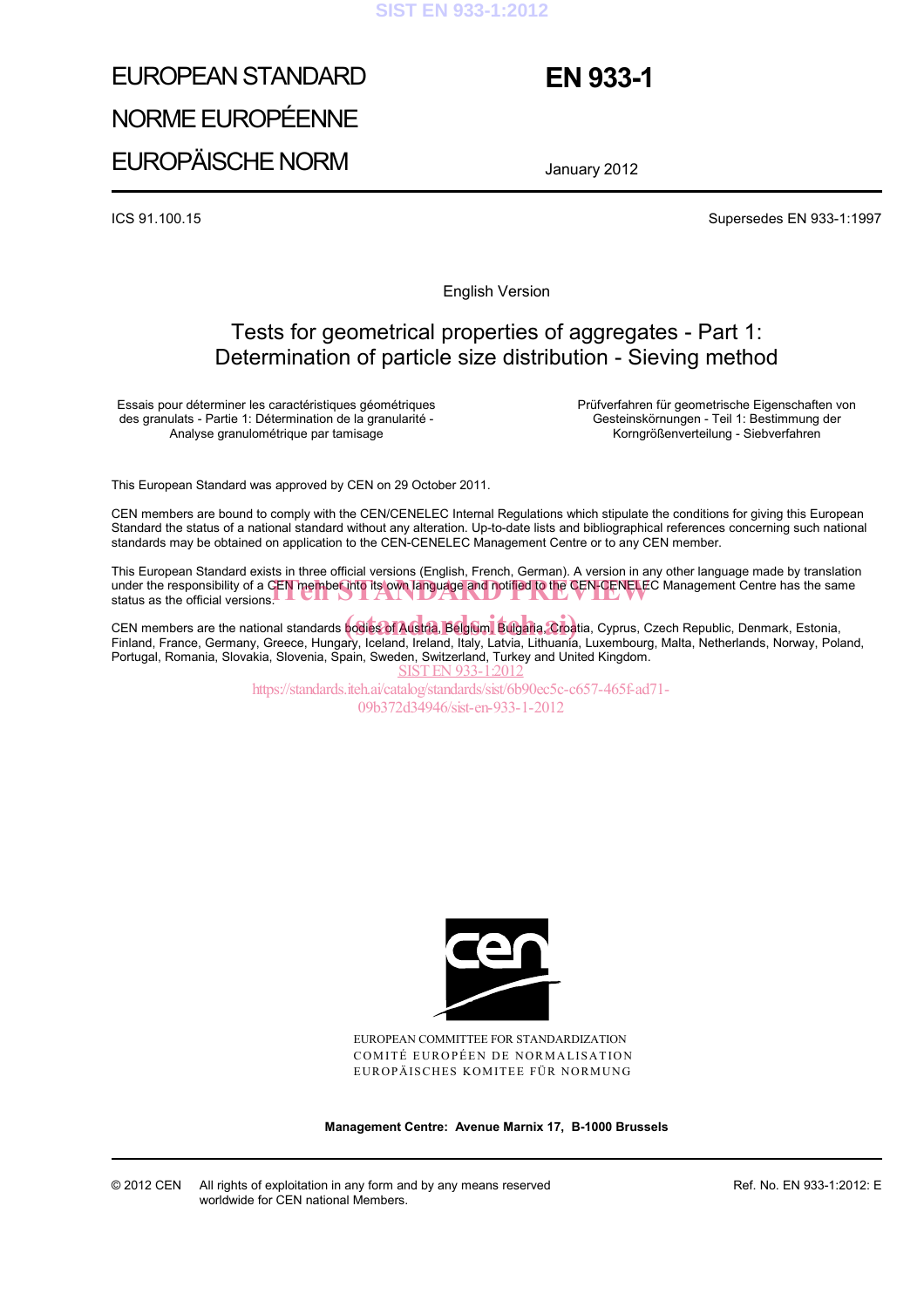### EN 933-1:2012 (E)

## **Contents**

| 1                                                                                                                         |                                                                                                                                                                                                                                                                                                                                                                                                             |  |  |  |
|---------------------------------------------------------------------------------------------------------------------------|-------------------------------------------------------------------------------------------------------------------------------------------------------------------------------------------------------------------------------------------------------------------------------------------------------------------------------------------------------------------------------------------------------------|--|--|--|
| 2                                                                                                                         |                                                                                                                                                                                                                                                                                                                                                                                                             |  |  |  |
| 3                                                                                                                         |                                                                                                                                                                                                                                                                                                                                                                                                             |  |  |  |
| 4                                                                                                                         |                                                                                                                                                                                                                                                                                                                                                                                                             |  |  |  |
| 5                                                                                                                         |                                                                                                                                                                                                                                                                                                                                                                                                             |  |  |  |
| 6                                                                                                                         |                                                                                                                                                                                                                                                                                                                                                                                                             |  |  |  |
| 7<br>7.1<br>7.2<br>7.3                                                                                                    |                                                                                                                                                                                                                                                                                                                                                                                                             |  |  |  |
| 8<br>8.1<br>8.2<br>8.3                                                                                                    |                                                                                                                                                                                                                                                                                                                                                                                                             |  |  |  |
| 9<br>9.1<br>9.2                                                                                                           |                                                                                                                                                                                                                                                                                                                                                                                                             |  |  |  |
| A.1<br>A.2<br>A.3<br>A.3.1<br>A.3.2<br>A.3.3<br>A.3.4<br>A.3.5<br>A.3.6<br>A.4<br>A.4.1<br>A.4.2<br>A.4.3<br>A.4.4<br>AA5 | First washing stage - particles retained on the 16 mm size test sieve 12<br>First dry sieving stage - particles retained on the 16 mm size test sieve  12<br>Preparation stage - dry subsample passing the 16 mm size test sieve  12<br>Second washing stage - reduced subsample passing the 16 mm size test sieve  12<br>Second dry sieving stage - reduced subsample passing the 16 mm size test sieve 12 |  |  |  |
| Annex B (normative) Test method for aggregates unsuitable for oven-drying 15                                              |                                                                                                                                                                                                                                                                                                                                                                                                             |  |  |  |
|                                                                                                                           |                                                                                                                                                                                                                                                                                                                                                                                                             |  |  |  |
|                                                                                                                           |                                                                                                                                                                                                                                                                                                                                                                                                             |  |  |  |
|                                                                                                                           |                                                                                                                                                                                                                                                                                                                                                                                                             |  |  |  |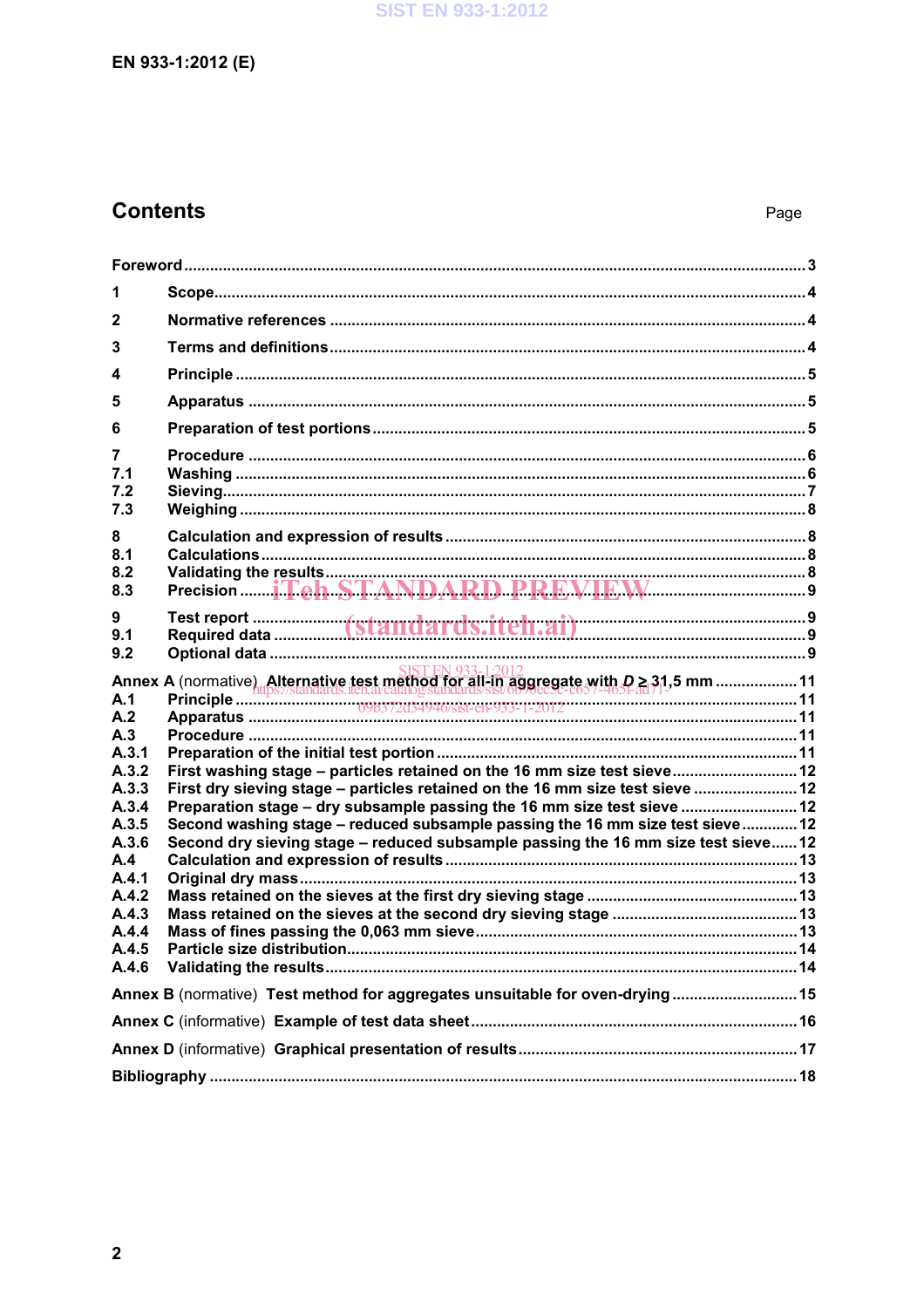#### **Foreword**

This document (EN 933-1:2012) has been prepared by Technical Committee CEN/TC 154 "Aggregates", the secretariat of which is held by BSI.

This European Standard shall be given the status of a national standard, either by publication of an identical text or by endorsement, at the latest by July 2012, and conflicting national standards shall be withdrawn at the latest by July 2012.

Attention is drawn to the possibility that some of the elements of this document may be the subject of patent rights. CEN [and/or CENELEC] shall not be held responsible for identifying any or all such patent rights.

This document supersedes EN 933-1:1997.

*EN 933 — Tests for geometrical properties of aggregates,* consists of the following parts*:* 

 *Part 1: Determination of particle size distribution — Sieving method;* 

- *Part 2: Determination of particle size distribution Test sieves, nominal size of apertures;*
- **Part 3: Determination of particle shape Flakiness index;**
- (standards.iteh.ai)
- *Part 4: Determination of particle shape Shape index;*
- *Part 5: Determination of percentage of crushed and broken surfaces in coarse aggregate*  SIST EN 933-1:2012 *particles;*  https://standards.iteh.ai/catalog/standards/sist/6b90ec5c-c657-465f-ad71- 09b372d34946/sist-en-933-1-2012
- *Part 6: Assessment of surface characteristics Flow coefficient of aggregates;*
- *Part 7: Determination of shell content Percentage of shells for coarse aggregates;*
- *Part 8: Assessment of fines Sand equivalent test;*
- *Part 9: Assessment of fines Methylene blue test;*
- *Part 10: Assessment of fines Grading of filler aggregates (air jet sieving);*
- *Part 11: Classification test for the constituents of coarse recycled aggregate.*

According to the CEN/CENELEC Internal Regulations, the national standards organizations of the following countries are bound to implement this European Standard: Austria, Belgium, Bulgaria, Croatia, Cyprus, Czech Republic, Denmark, Estonia, Finland, France, Germany, Greece, Hungary, Iceland, Ireland, Italy, Latvia, Lithuania, Luxembourg, Malta, Netherlands, Norway, Poland, Portugal, Romania, Slovakia, Slovenia, Spain, Sweden, Switzerland, Turkey and the United Kingdom.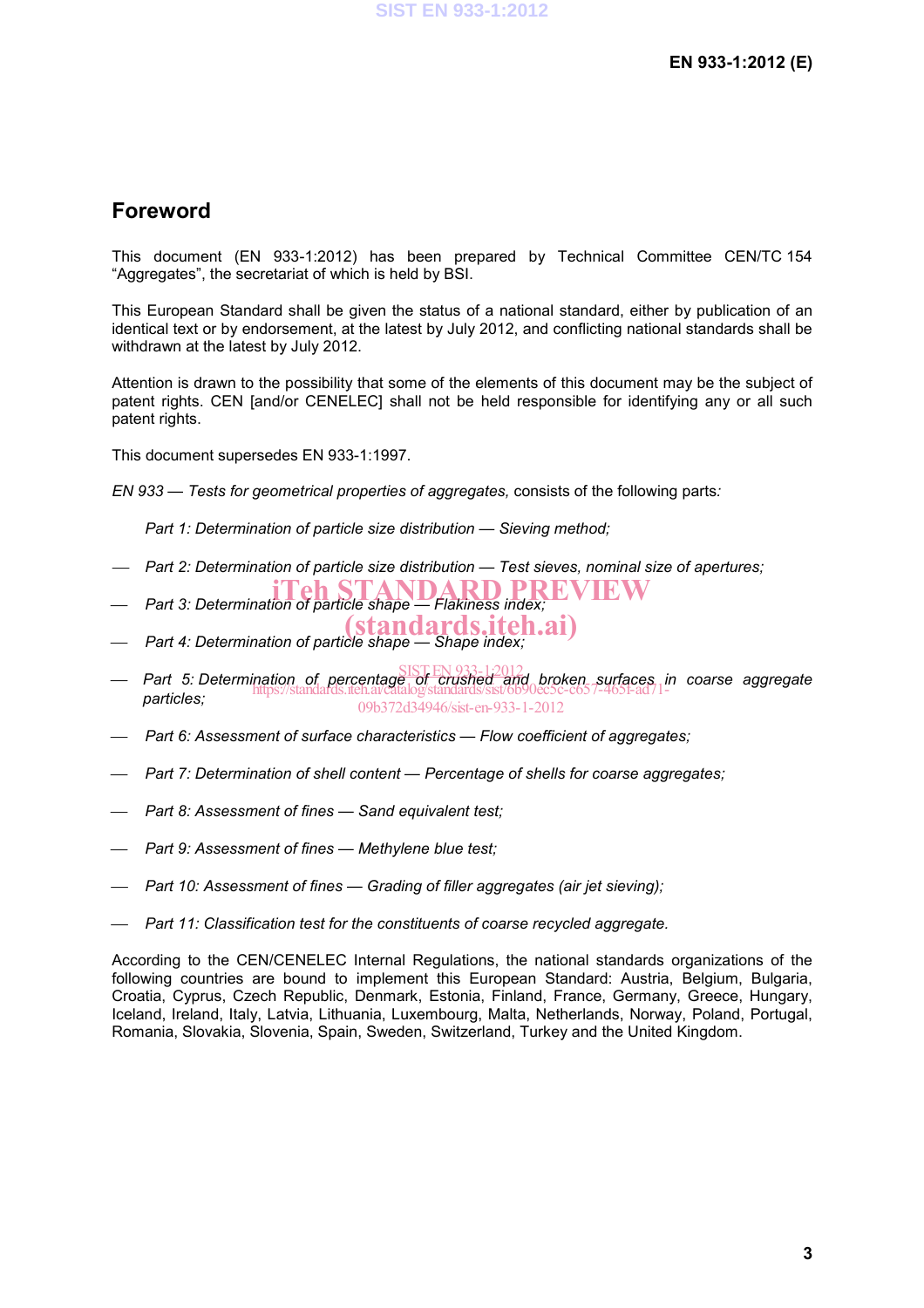#### **1 Scope**

This European Standard describes the reference washing and dry sieving method used for type testing and in case of dispute, for determination of the particle size distribution of aggregates. For other purposes, in particular factory production control, other methods may be used, provided that an appropriate working relationship with the reference method has been established. It applies to all aggregates, including lightweight aggregates, up to 90 mm nominal size, but excluding filler.

NOTE 1 The determination of the grading of fillers is specified in EN 933-10 *Assessment of fines — Grading of filler aggregates (air jet sieving)*.

NOTE 2 Dry sieving without washing may be used for aggregates free from particles which cause agglomeration.

#### **2 Normative references**

The following referenced documents are indispensable for the application of this document. For dated references, only the edition cited applies. For undated references, the latest edition of the referenced document (including any amendments) applies.

EN 932-2, *Tests for general properties of aggregates — Part 2: Methods for reducing laboratory samples*

EN 932-5, *Tests for general properties of aggregates — Part 5: Common equipment and calibration* iTeh STANDARD PREVIE

EN 933-2, *Tests for geometrical properties of aggregates — Part 2: Determination of particle size*  EN 933-2, Tests for geometrical properties of aggregates— Part<br>distribution — Test sieves, nominal **Size of apertures S.ITC n.ai**)

ISO 3310-1, *Test sieves* — *Technical requirements and testing* — Part 1: Test sieves of metal wire *cloth* https://standards.iteh.ai/catalog/standards/sist/6b90ec5c-c657-465f-ad71-

ISO 3310-2, *Test sieves — Technical requirements and testing — Part 2: Test sieves of perforated metal plate* 09b372d34946/sist-en-933-1-2012

#### **3 Terms and definitions**

For the purposes of this document, the following terms and definitions apply.

#### **3.1**

#### **aggregate**

granular material used in construction which may be natural, manufactured or recycled

**3.2** 

#### **test portion**

sample used as a whole in a single test

#### **3.3**

#### **constant mass**

mass determined by successive weighings performed at least 1 h apart and not differing by more than 0,1 %

NOTE In many cases constant mass can be achieved after a test portion has been dried for a predetermined period in a specified oven (see 5.3) at (110  $\pm$  5) °C. Test laboratories may determine the time required to achieve constant mass for specific types and sizes of sample dependent upon the drying capacity of the oven used.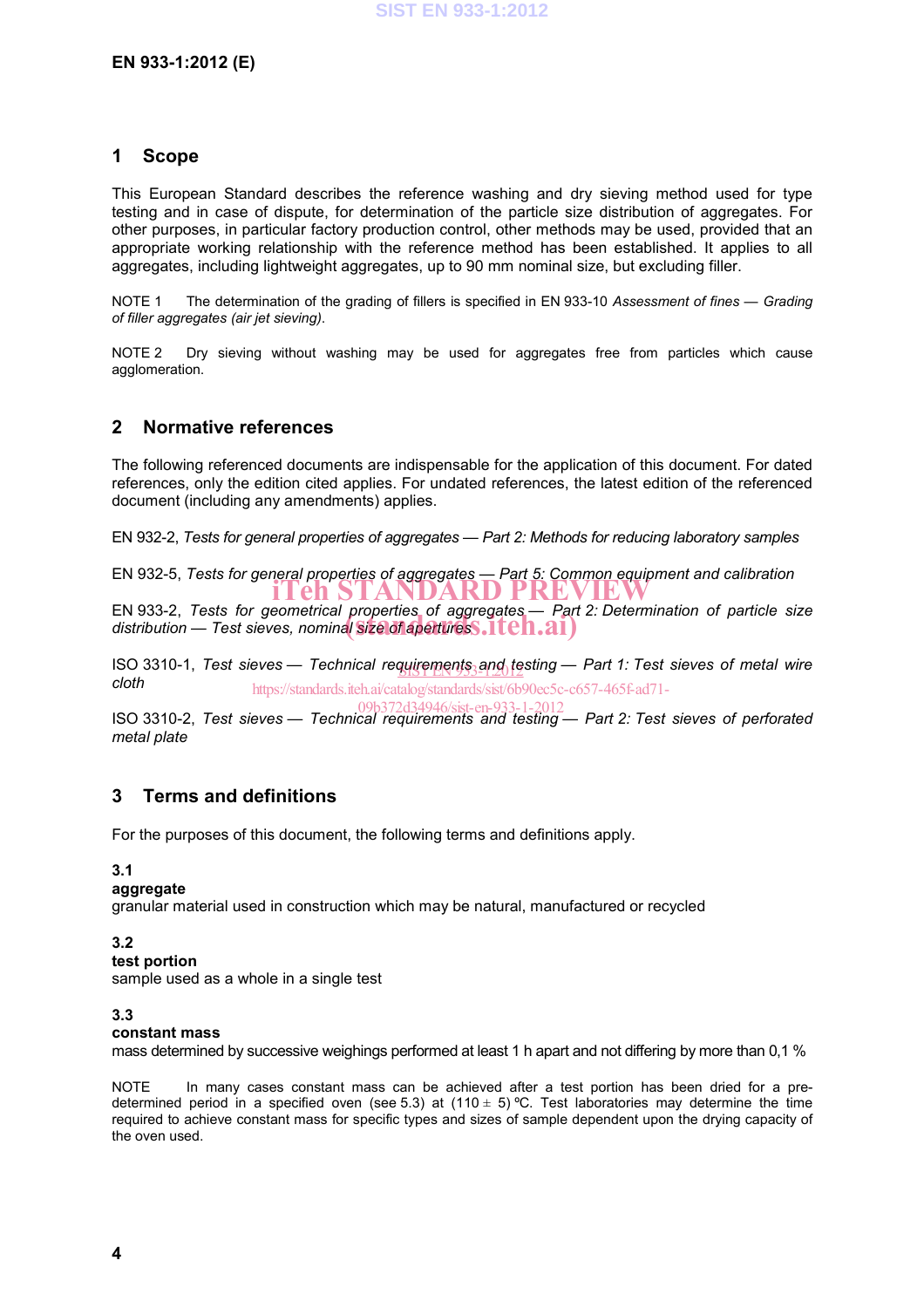#### **4 Principle**

The test consists of dividing and separating a material into several particle size classifications of decreasing sizes by means of a series of sieves,. The aperture sizes and the number of sieves are selected in accordance with the nature of the sample and the accuracy required.

The method adopted is washing and dry sieving. When washing can alter the physical properties of a lightweight aggregate, dry sieving shall be used and the procedure specified in 7.1 shall not be applied.

The mass of the particles retained on the various sieves is related to the initial mass of the material. The cumulative percentages passing each sieve are reported in numerical form and, when required, in graphical form (see Annex D).

#### **5 Apparatus**

Unless otherwise stated, all apparatus shall conform to the general requirements of EN 932-5.

**5.1** *Test sieves*, with apertures as specified in EN 933-2 and conforming to the requirements of ISO 3310-1 and ISO 3310-2.

**5.2** *Tightly fitting pan and lid*, for the sieves.

**5.3** *Ventilated oven*, thermostatically controlled to maintain a temperature of (110 ± 5) ºC, or other suitable equipment for drying the aggregates, if it does not cause any particle size breakdown.

**5.4** *Washing equipment*. (standards.iteh.ai)

**5.5** *Balances or scales, accurate to*  $\pm$  *0,1% of test portion mass.* SIST EN 935-1:2012

**5.6** *Trays*, *brushes*. https://standards.iteh.ai/catalog/standards/sist/6b90ec5c-c657-465f-ad71- 09b372d34946/sist-en-933-1-2012

**5.7** *Sieving machine*, (optional).

#### **6 Preparation of test portions**

Samples shall be reduced in accordance with EN 932-2 to produce the required number of test portions.

NOTE It may be necessary to moisten samples containing substantial amounts of fines before reduction to minimise segregation and loss of dust.

The size of each test portion shall be as specified in Table 1.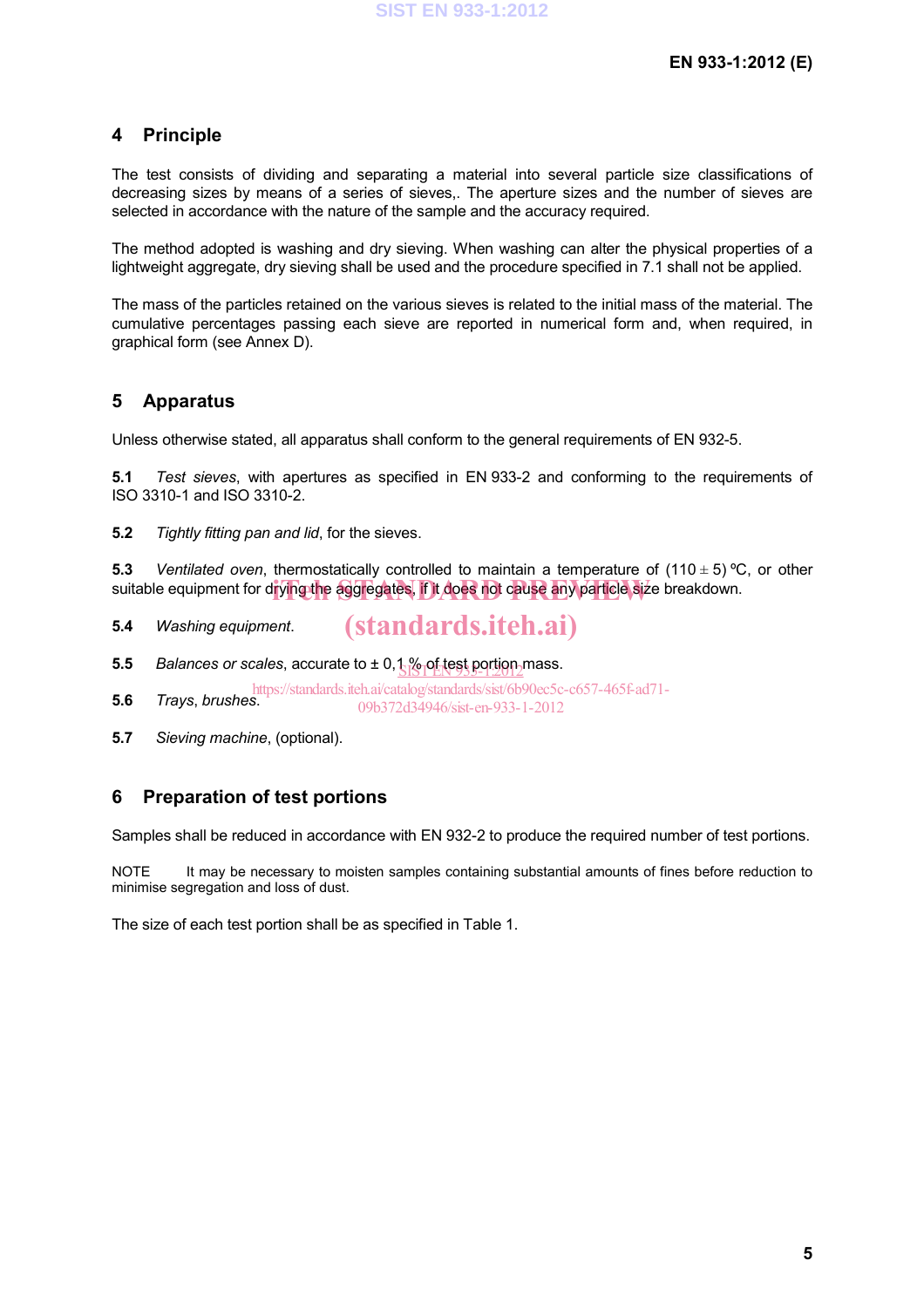| Aggregate size D | mass of aggregates | volume of lightweight<br>aggregates (litres) |  |
|------------------|--------------------|----------------------------------------------|--|
| (maximum) mm     | kg                 |                                              |  |
| 90               | 80                 |                                              |  |
| 32               | 10                 | 2,1                                          |  |
| 16               | 2,6                | 1,7                                          |  |
| 8                | 0,6                | 0,8                                          |  |
| $\leq 4$         | 0,2                | 0,3                                          |  |

#### **Table 1 — Minimum size of test portions**

NOTE 1 For aggregates of other sizes below 90 mm, the minimum test portion mass may be interpolated from the masses given in Table 1 using the following formulae:  $M = (D/10)^2$ 

where  $M =$  minimum mass of test portion in kg

*D* = aggregate size in mm

NOTE 2 The precision of the test method may be reduced if the test portion size is less than the value in Table 1. In such a case, the test portion size should be stated in the test report (9.2).

NOTE 3 For aggregates of particle density higher than 3,00 Mg/m<sup>3</sup> (see EN 1097-6), an appropriate correction should be applied to the test portion masses given in Table 1 based on the density ratio, in order to produce a test portion of approximately the same volume as those for aggregates of normal density. 'eh STANDARD PRE

NOTE 4 For lightweight aggregates complying with EN 13055, use the volume column to choose the NOTE 4 For lightweight aggregates complying with EN 13055, use the volume column to choose the<br>appropriate minimum size of test portions. The volumes for other aggregate sizes may be interpolated.

#### SIST EN 933-1:2012

Sample reduction shall<sup>s:/</sup>/reld<sup>1</sup>adtest-portions/of shotalogien.htm the minimum but not of an exact predetermined value. 09b372d34946/sist-en-933-1-2012

Dry the test portion by heating at a temperature of  $(110 \pm 5)$  °C to constant mass. Allow to cool, weigh and record the mass as  $M_1$ .

For some types of aggregate, drying at 110 °C binds particles together sufficiently strongly to prevent separation of single particles during subsequent washing and/or sieving procedures. For such aggregates the procedure given in Annex B shall be adopted.

For all-in aggregates with *D* equal to 31,5 mm or larger, the procedure described in Annex A may be used.

#### **7 Procedure**

#### **7.1 Washing**

Place the test portion in a container and add sufficient water to cover the test portion.

NOTE 1 A storage period of 24 h under water is helpful in breaking down lumps. A dispersion agent may be used.

Agitate the sample with sufficient vigour to result in complete separation and suspension of the fines.

Wet both sides of a 0,063 mm sieve reserved for use in this test only, and fit a quard sieve (e.g. 1 mm or 2 mm) on top. Mount the sieves in such a way that the suspension passing the test sieve can be run to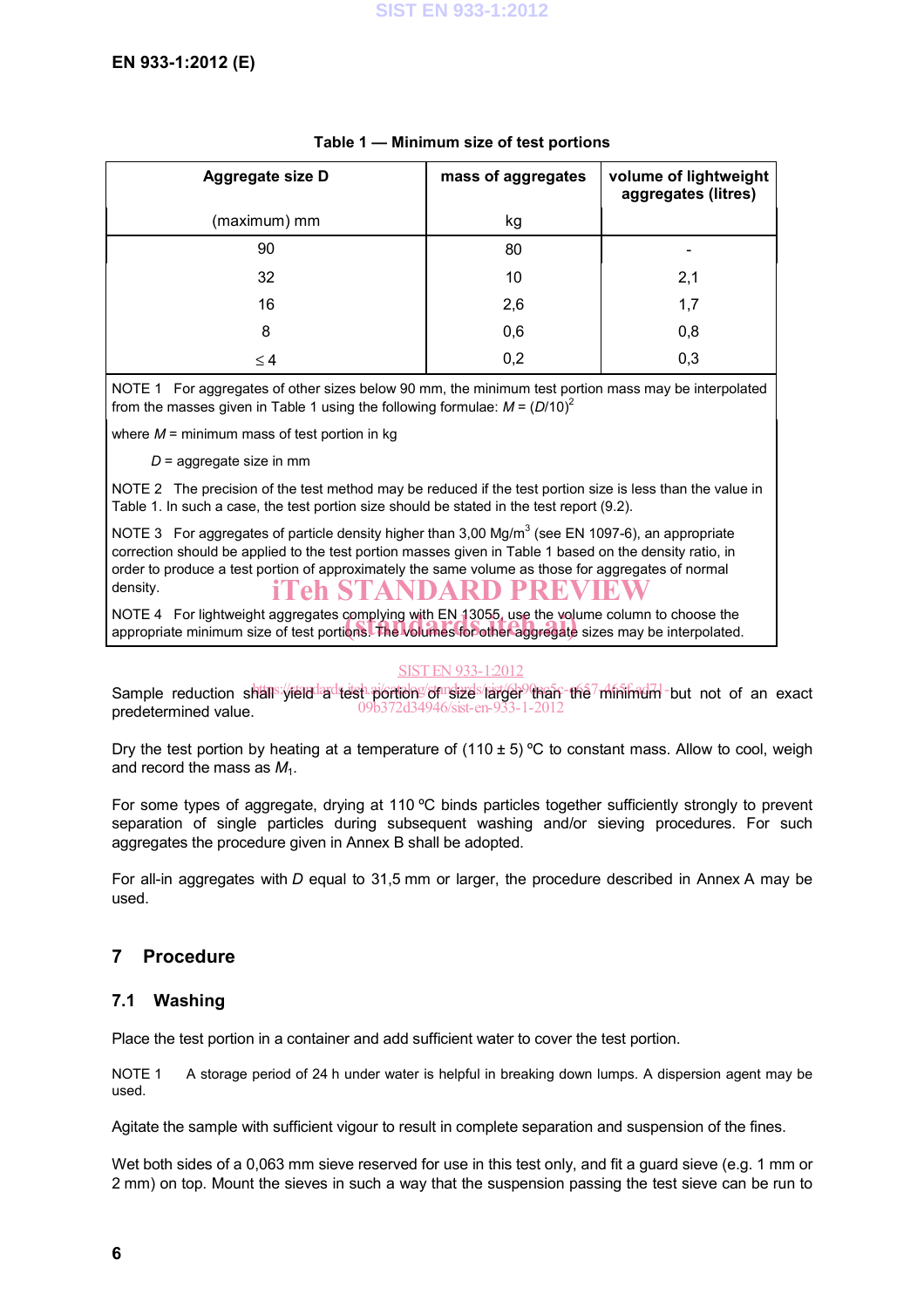waste or, when required, collected in a suitable vessel. Pour the contents of the container on to the top sieve. Continue washing until the water passing the 0,063 mm test sieve is clear.

NOTE 2 Care should be taken to prevent overloading, overflowing or damaging the 0,063 mm test sieve or the guard sieve. For some aggregates, it will be necessary to pour only the suspended fines from the container onto the 0,063 mm guarded test sieve, continuing to wash the coarse residue in the container and decanting the suspended fines onto the guard sieve until the water passing the 0,063 mm test sieve is clear.

Dry the residue retained on the 0.063 mm sieve at (110  $\pm$  5) °C to constant mass. Allow to cool, weigh and record as  $M_2$ .

#### **7.2 Sieving**

Pour the washed and dried material (or directly the dry sample) into the sieving column. The column comprises a number of sieves fitted together and arranged, from top to bottom, in order of decreasing aperture sizes with the pan and lid.

NOTE 1 Experience has shown that washing does not necessarily remove all the fines. It is therefore necessary to incorporate a 0,063 mm test sieve in the series.

Shake the column, manually or mechanically. Then remove the sieves one by one, commencing with the largest aperture size opening. Shake each sieve manually ensuring no material is lost by using a pan and lid for example.

NOTE 2 The effectiveness of mechanical sieving is influenced by the aggregate type, the sieving time, the INSTERT THIS SHOCKTONS OF HIS ALTICAT STORY OF MILLINGS BY THE USPS SUCH SPOKERS. The STANDARD PREVIEW IS also amplitude and frequency. The mechanical sieving time should hence be carefully chosen. mechanical sieving time should hence be carefully chosen.

Transfer all the material which passes each sieve onto the next sieve in the column before continuing the operation with that sieve. Sieve overloading shall be avoided.<br>SIST EN 933-1:2012

NOTE 3 To avoid overloading of sieves, the rection of normal weight aggregates retained at the end of the sieving operation on each sieve (expressed in grams) should not exceed:

$$
\frac{A \times \sqrt{d}}{200}
$$

where

- *A* is the area of the sieve, in square millimetres;
- *d* is the aperture size of the sieve, in millimetres.

If overloading occurs, one of the following procedures shall be used:

- a) divide the fraction into smaller portions and sieve these one after the other.
- b) divide the portion of the sample passing the next largest sieve with the aid of a sample divider or by quartering, and continue the sieve analysis on the reduced test portion, making due allowance in subsequent calculations for the reductions.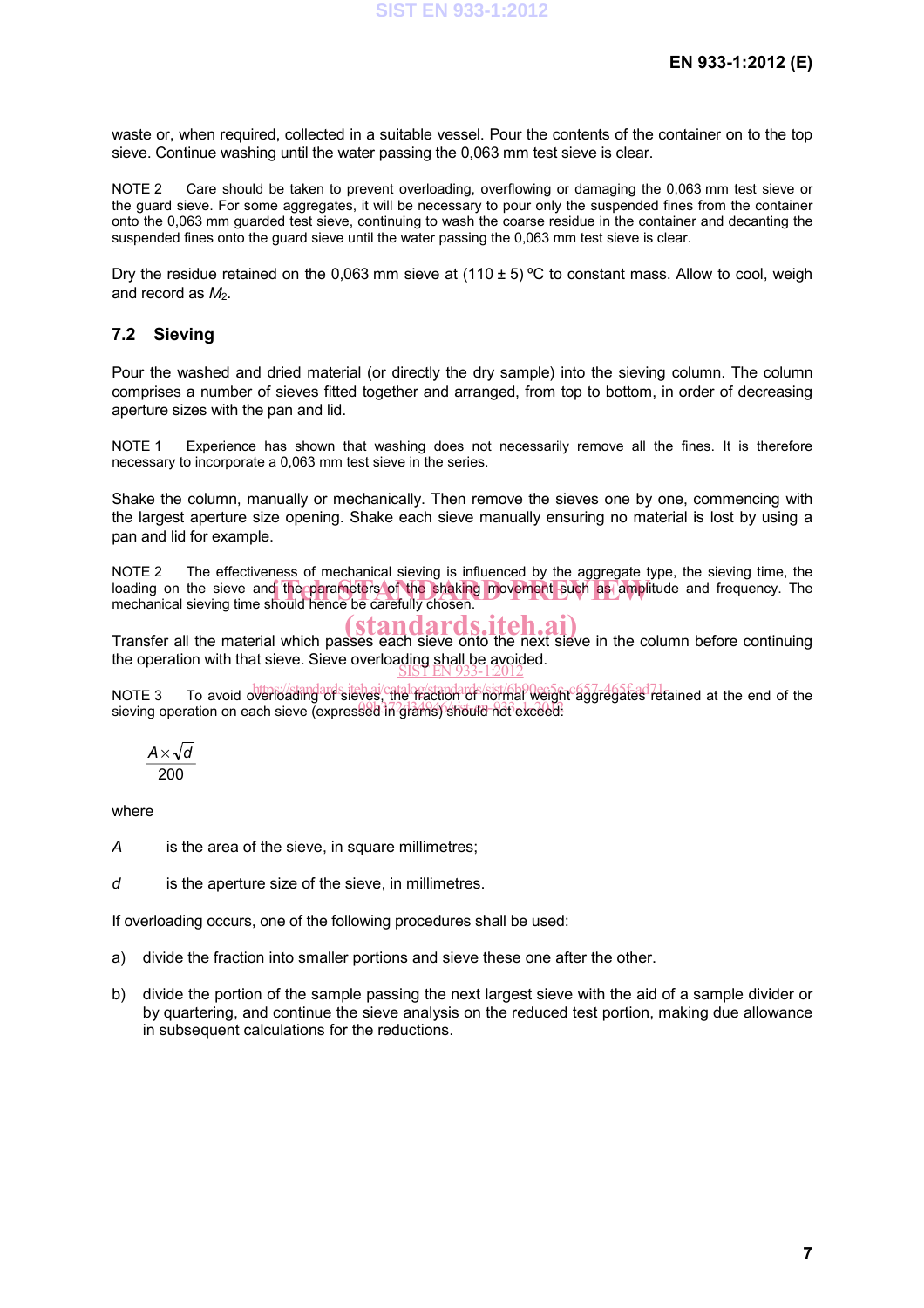#### **EN 933-1:2012 (E)**

The sieving process shall be considered as finished when additional sieving does not lead to a change of mass of the retained material on any sieve by more than 1,0 % by mass.

NOTE 4 Depending on the aggregate characteristics, the sieving process may be considered completed when the retained material does not change more than 1,0 % during 1 min.

NOTE 5 For lightweight aggregates, no more than one layer of particles should be retained on each sieve at the end of the sieving operation.

#### **7.3 Weighing**

Weigh the retained material for the sieve with the largest aperture size and record its mass as *R*1.

Carry out the same operation for the sieve immediately below and record the mass retained as  $R_2$ .

Continue with the same operation for all the sieves in the column, in order to obtain the masses of the various lots of retained materials and record these masses as  $R_3$ ,  $R_4$ ,  $R_i$ ,  $R_n$ .

Weigh the screened material, if any, remaining in the pan and record its mass as *P*.

#### **8 Calculation and expression of results**

#### **8.1 Calculations**

Record the various masses on a test data sheet, an example of which is given in Annex C.

Calculate the mass retained on each sieve as a percentage of the original dry mass  $M_1$ .

Calculate the cumulative percentage of the Briginal dry mass passing each sieve down to the 0,063 mm sieve exclusive standards.iteh.ai/catalog/standards/sist/6b90ec5c-c657-465f-ad71-09b372d34946/sist-en-933-1-2012

Calculate the percentage of fines *f* passing the 0,063 mm sieve in accordance with the following equation:

$$
f = \frac{(M_1 - M_2) + P}{M_1} \times 100
$$

where

 $M_1$  is the dried mass of the test portion, in kilograms;

 $M<sub>2</sub>$  is the dried mass of the residue retained on the 0,063 mm sieve, in kilograms;

*P* is the mass of the screened material remaining in the pan, in kilograms.

For dry sieving  $f = \frac{100 P}{M_1}$ 

#### **8.2 Validating the results**

If the sum of the masses  $R_i$  and  $P$  differs by more than 1 % from the mass  $M_2$ , the test shall be repeated.